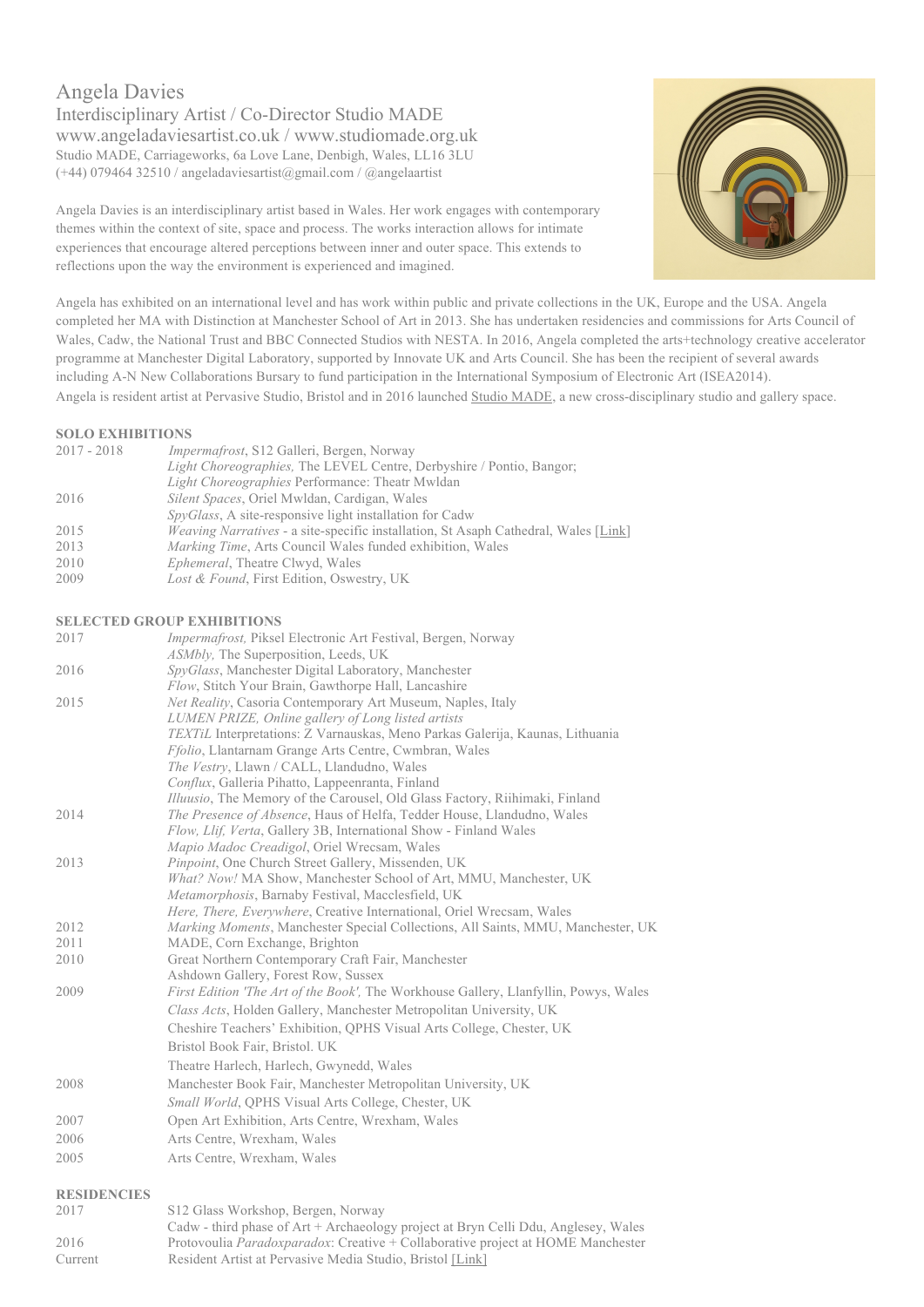|           | Cadw - second phase of Art + Archaeology project at Bryn Celli Ddu, Anglesey, Wales                            |
|-----------|----------------------------------------------------------------------------------------------------------------|
| 2016      | Arts+Tech Accelerator Programme, Manchester Digital Laboratory (MadLab), Manchester (ACE + Innovate UK) [Link] |
| 2015      | Bryn Celli Ddu, Anglesey, Wales - Cadw [Link]                                                                  |
| 2014-2015 | St Asaph Cathedral, Wales - Arts Council Wales, ADDO, St Asaph Cathedral                                       |
| 2014      | Haus of Helfa, Tedder House, (CALL) Llandudno, Wales                                                           |
| 2013-2014 | Ruthin Craft Centre, Wales - Arts Council Wales [Link]                                                         |
|           | Chirk Castle (National Trust), Wales - Arts Council Wales [Link]                                               |
| 2013      | Gawthorpe Textiles Collection, Gawthorpe Hall, nr Padiham, Lancashire [Link]                                   |

#### **AWARDS**

| 2018 | Creative Wales Award 2018, Arts Council Wales                                                           |
|------|---------------------------------------------------------------------------------------------------------|
| 2017 | Art & Science: Impact Acceleration Account, Economic and Social Research Council                        |
| 2016 | <i>Light Choreographies:</i> Innovate UK Technology Strategy Board, Arts Council Wales Small Production |
| 2015 | TESLA: CoLab, Pontio Innovation Centre, Bangor, Wales                                                   |
|      | Exploration of Lens & Lighting Technology: Arts Council Wales: Research & Development Grant [Link]      |
|      | SIP Award Research collaboration: lens and lighting technology                                          |
| 2014 | A-N New Collaboration Bursary: Collaboration with Janet Bezzant (MMU University) [Link]                 |
|      | Golau: Arts Council Wales: Grant for the Arts One-Off Production, Chirk Castle                          |
| 2013 | PROOF Print Scholarship, Regional Print Centre, Wrecsam                                                 |
|      | Marking Time: Arts Council Wales: Research & Development Grant                                          |
| 2010 | Manchester Book Fair Prize: Ratchford LTD & Hot Bed Press                                               |

#### **PROJECT LEAD/CURATED SHOWS**

2015 NET-Reality, Casoria Contemporary Art Museum, Naples, Italy Pilgrimage & Journeying Film Screenings at St Asaph Cathedral with selected artists: Hannah Leighton-Boyce, Alec Shepley, Tracy Piper-Wright, Ant Dickinson, Ronan Devlin, Karen Heald, Stephanie Paillet, Stuart McAdam & Mark Eaglen<br>2014 – Golau, ACW Funded Exhibition and Production, Cl 2014 Golau, ACW Funded Exhibition and Production, Chirk Castle, Wrecsam, Wales<br>2013 Marking Time, ACW Funded Research & Development Marking Time, ACW Funded Research & Development 2012 A Sense of Place, People's Market, Wrecsam, Wales Coordinated, Selected and Curated an Open Art Exhibition with support from Wrecsam County Borough Council, Oriel Wrecsam, Glyndwr University & ADDO

## **PAPER PRESENTATIONS, LECTURES & TALKS**

| 2017      | S12 Galleri, Bergen, Norway                                                             |
|-----------|-----------------------------------------------------------------------------------------|
|           | Light Choreographies, Studio MADE, Denbigh, Wales                                       |
| 2016      | Illuminated Worlds, Pervasive Media, Bristol                                            |
|           | Superposition, The Lowry, Manchester                                                    |
|           | Show + Tell, Manchester Digital Laboratory (MadLab), Manchester                         |
| 2015      | Weaving Narratives, Llandrillo College                                                  |
|           | Creative Futures, Glyndwr University                                                    |
| 2014      | Does Time mark us, or do we mark time? ISEA2014, Zayed University, Dubai [Link]         |
|           | (International Symposium of Electronic Art)                                             |
|           | Golau - Light Networks, Transgressive Thread, University Creative Arts, Farnham, Surrey |
|           | Tracing Time, Gawthorpe Textiles Collection, Gawthorpe Hall, Padiham, nr Burnley        |
|           | Memory of Place - A Site-Responsive Exploration, Coleg Cambria, Wrecsam, Wales          |
| 2013/2014 | Golau: presented the creative journey of the ACW funded residency, Ruthin Craft Centre  |
| 2013      | Golau, Creative Futures, Glyndwr University, Wrecsam, Wales                             |
|           | Creative Technologies & Craft Practice, Art Lab, Manchester School of Art, MMU          |
|           | Metamorphosis, Barnaby Festival, Macclesfield                                           |
|           | Making in Layers, Writing in Creative Practice, HEA, Chester University                 |
| 2012      | Marking Moments, Special Collections, Manchester Metropolitan University                |
|           | Thinking Through Making, Writing in Creative Practice, Staffordshire University         |
|           |                                                                                         |

#### **COMMISSIONED WORK**

| 2016            | BBC Connected Studios: Build Studio                                        |
|-----------------|----------------------------------------------------------------------------|
| 2015            | Artists' Books: Gawthorpe Textiles Collection                              |
|                 | Light Sculpture: St Kentigern Hospice, Wales                               |
| 2014            | Tracing Time Contemporary Lace Installation, Gawthorpe Textiles Collection |
| $2000$ -present | Private Commissions                                                        |
| 2000            | Private & Public commissions: Agrinio, Greece                              |

## **COLLECTIONS**

| 2014 | Gawthorpe Textiles Collection                                             |
|------|---------------------------------------------------------------------------|
| 2013 | Alke Groppel-Wegener, Staffordshire University, UK                        |
| 2010 | The University of Northampton, UK                                         |
| 2009 | The International Museum of Collage, Assemblage & Construction, Texas     |
| 2008 | Artists' Books Special Collection, Manchester Metropolitan University, UK |

#### **PUBLICATIONS**

| 2017 | Light Choreographies - chapter in Research and Development in Creative Industries, Rae Earnshaw (TBC) |
|------|-------------------------------------------------------------------------------------------------------|
| 2014 | Does Time mark us, or do we mark time? ISEA 2014 (International Symposium of Electronic Art 2014)     |
| 2013 | Making in Layers, Journal of Writing in Creative Practice Volume 6 Number 2                           |
| 2011 | Work featured in Craft Galleries Guide, Caroline Mornement, BCF Books, 11th Edition                   |